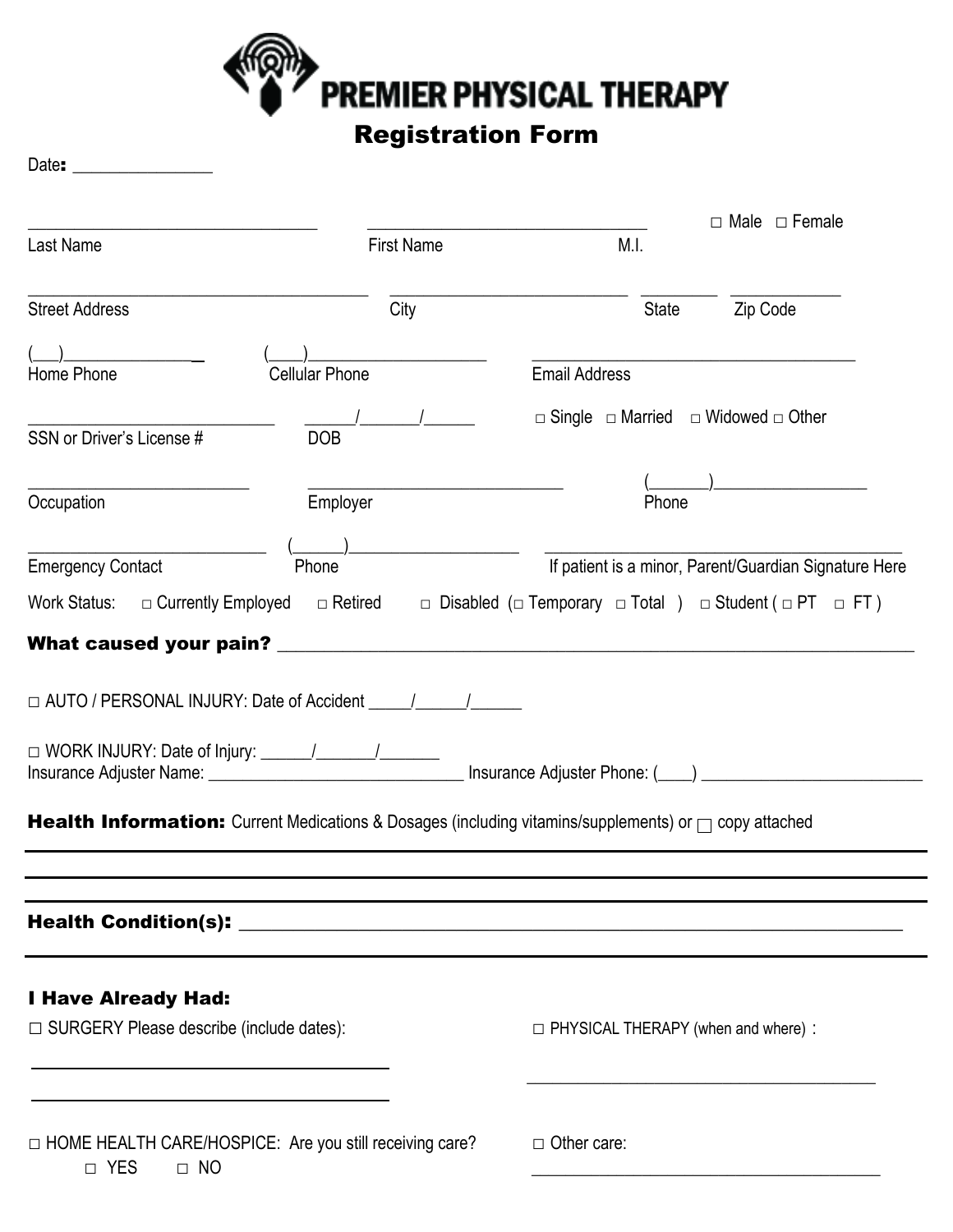

#### **Informed Consent for Treatment**

The undersigned, being over the age of eighteen (18) years and being under no disability or prohibition that would in any way prevent or affect the Consent and Release, does hereby represent that, I consent that, I consent to rehabilitation treatment as prescribed by my provider.

\_\_\_\_\_\_\_\_\_\_\_\_\_\_\_\_\_\_\_\_\_\_\_\_\_\_\_\_\_\_\_\_\_\_\_\_\_\_\_\_\_\_ \_\_\_\_\_\_\_\_\_\_\_\_\_\_\_\_\_\_\_\_\_\_\_

| <b>Signature</b> | Date |
|------------------|------|
|                  |      |

### **General Patient Policies**

- **Do not be late.** If you are more than 10 minutes late to your appointment, you may be asked to reschedule, and a \$20 fee will be applied to your account.
- **Give 24-hour advance notice.** A \$20 fee will be automatically applied to your account for any reschedules or cancellations made with a less than 24-hour advance notice. A \$20 fee will also be automatically applied for any **NO SHOW**.
- **Please silence or turn off your cell phone.**
- **No unlawful waiver of patient responsibility payments.** Outside of documented financial hardship (federal guidelines used) no waiver, discounts, or special treatment will be awarded.

Please sign below acknowledging that you have read and understand the above policies.

\_\_\_\_\_\_\_\_\_\_\_\_\_\_\_\_\_\_\_\_\_\_\_\_\_\_\_\_\_\_\_\_\_\_\_\_\_\_\_\_\_ \_\_\_\_\_\_\_\_\_\_\_\_\_\_\_\_\_\_\_\_\_

| <b>Signature</b> | Date |
|------------------|------|
|                  |      |

### **Statement of Privacy Notice**

I understand that Premier Physical Therapy may use and disclose my protected health information for purposes of treatment, research, payment, and health care operations. I also acknowledge that I have asked, received, or have received in the past, a copy of the practice's Notice of Privacy Practices, which provides information about how the practice, and individuals involved in my care in the practice, may use and disclose my protected health information. As provided in the Notice, the terms of the Notice may change. To obtain a copy of any current Notice, I understand I can contact Premier Physical Therapy at 540-785-9770.

\_\_\_\_\_\_\_\_\_\_\_\_\_\_\_\_\_\_\_\_\_\_\_\_\_\_\_\_\_\_\_\_\_\_ \_\_\_\_\_\_\_\_\_\_\_\_\_\_\_\_\_\_\_\_\_\_

**Signature Date**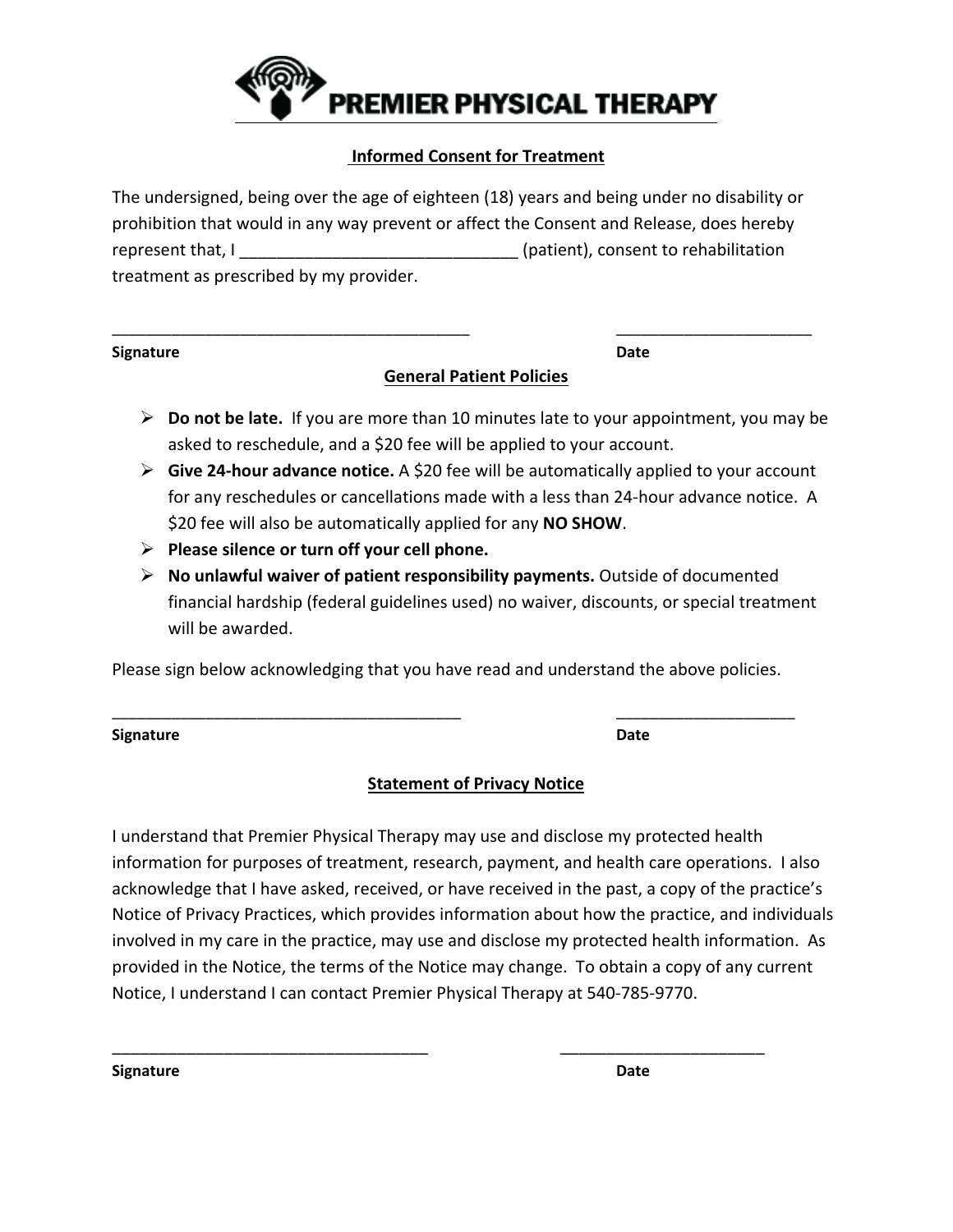

## Medical Information Release Form

|  | (HIPAA Release Form)                                                                                            |  |  |  |  |  |
|--|-----------------------------------------------------------------------------------------------------------------|--|--|--|--|--|
|  |                                                                                                                 |  |  |  |  |  |
|  | Release of Information (please check the appropriate boxes):                                                    |  |  |  |  |  |
|  | I authorize the release of information including the diagnosis, records;                                        |  |  |  |  |  |
|  | examination rendered to me and claims information. This information may be released to:                         |  |  |  |  |  |
|  |                                                                                                                 |  |  |  |  |  |
|  | I also authorize the above mentioned physician(s) to release information including records, diagnostic reports, |  |  |  |  |  |
|  | and examination notes to Premier Physical Therapy.                                                              |  |  |  |  |  |
|  |                                                                                                                 |  |  |  |  |  |
|  |                                                                                                                 |  |  |  |  |  |
|  | [] Information is not to be released to anyone.                                                                 |  |  |  |  |  |
|  |                                                                                                                 |  |  |  |  |  |
|  | This Release of Information will remain in effect until terminated by me in writing.                            |  |  |  |  |  |
|  | <b>Messages</b>                                                                                                 |  |  |  |  |  |
|  |                                                                                                                 |  |  |  |  |  |
|  | If unable to reach me:                                                                                          |  |  |  |  |  |
|  | [] you may leave a detailed message                                                                             |  |  |  |  |  |
|  | [] please leave a message asking me to return your call                                                         |  |  |  |  |  |
|  | $\Box$<br><u> 1989 - Johann John Stein, mars an deus Amerikaansk kommunister (</u>                              |  |  |  |  |  |
|  | The best time to reach me is (day)_________________________ between (time)__________                            |  |  |  |  |  |
|  |                                                                                                                 |  |  |  |  |  |
|  |                                                                                                                 |  |  |  |  |  |

6330 Five Mile Centre Park Suite 406 Fredericksburg VA 22407 Phone: (540) 785-9770 Fax: (540) 785-9772 7951 Kings Highway King George VA 22485 Phone: (540) 625-2311 Fax: (540) 625-2275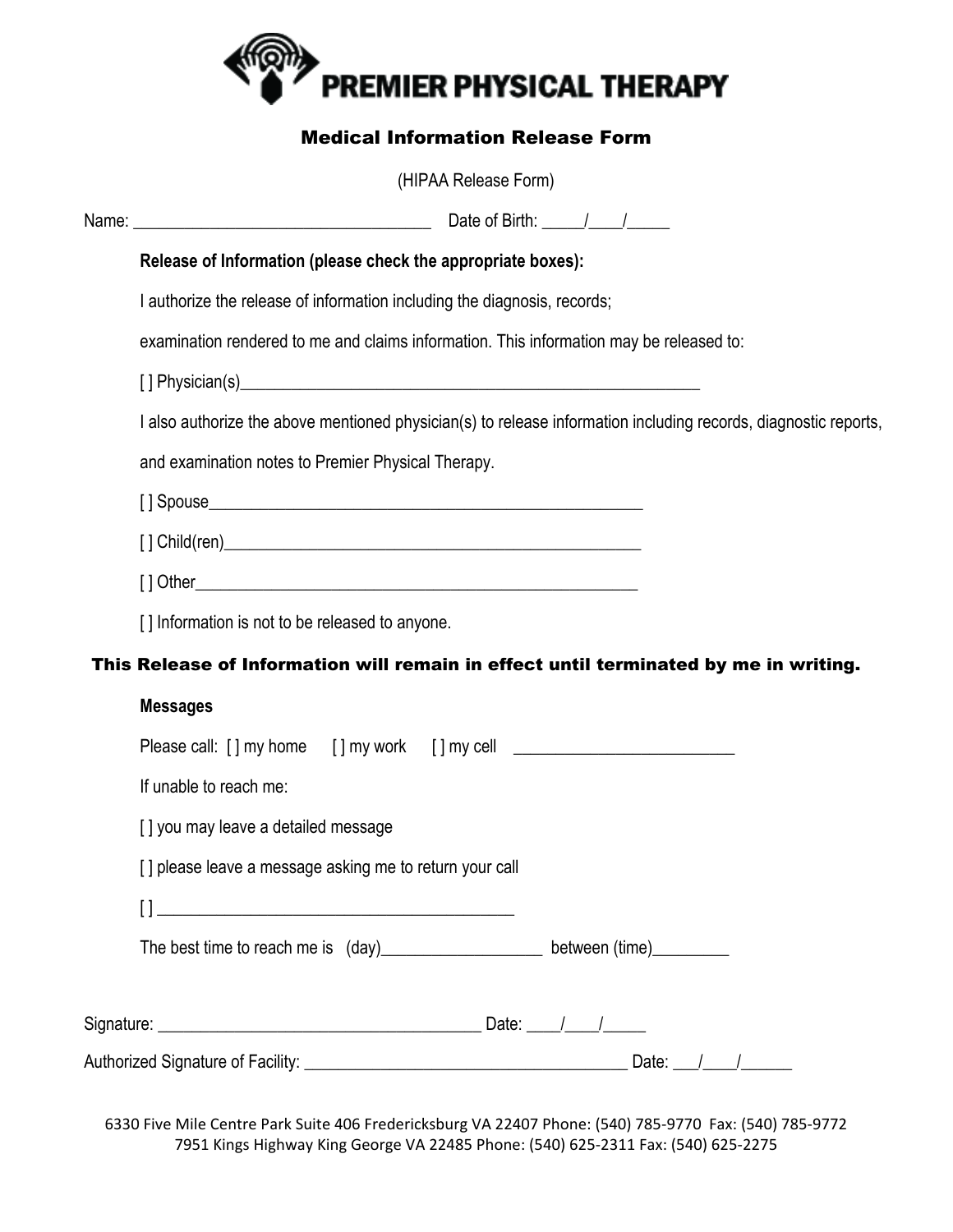## Assignment of Benefits to Premier Physical Therapy

| Patient Name:                                                                                             |                             |  |
|-----------------------------------------------------------------------------------------------------------|-----------------------------|--|
| Insurance $ID#('s)$                                                                                       |                             |  |
| Subscriber Name:                                                                                          | Subscriber Date of Birth:   |  |
| Your relationship to the Subscriber: $\Box$ Self $\Box$ Spouse $\Box$ Child $\Box$ Employee $\Box$ Other: |                             |  |
| I hereby instruct and direct                                                                              |                             |  |
|                                                                                                           | insurance company/companies |  |
| to pay by check made out and mailed to:                                                                   |                             |  |

**Premier Physical Therapy 6330 Five Mile Centre Pk #406 Fredericksburg, VA 22407 540-785-9770**

If my/this current policy prohibits direct payment to provider and will only mail payment to my address on file with the insurance company, I will either sign the check over to Premier Physical Therapy or deposit the funds into my account and write a check to Premier Physical Therapy for the amount owed.

## **This is a direct assignment of my rights and benefits under this policy.**

This payment will not exceed my indebtedness to the above-mentioned assignee, and I have agreed to pay, in a current manner, any balance of said professional service charges over and above this insurance payment.

- A photocopy of this Assignment shall be considered as effective and valid as the original.
- I authorize the release of any medical or other information pertinent to my case to any insurance company, adjuster, or attorney involved in this case for the purpose of processing claims and securing payment of benefits.
- I authorize the use of this signature on all insurance submissions.
- I authorize Premier Physical Therapy to deposit checks made in my name.
- I authorize Premier Physical Therapy to initiate a complaint to the Insurance Commissioner for any reason on my behalf.

 $\mathcal{L}_\text{max}$  , and the contract of the contract of the contract of the contract of the contract of the contract of

 I understand that I am financially responsible for all charges whether paid by insurance and if I fail to make payments on my account, it will be transferred to a collection agency.

Date: \_\_\_\_\_\_\_\_\_\_\_\_\_\_\_\_\_\_\_\_\_\_ 20\_\_\_\_\_.

Signature of Policyholder Witness

 $\mathcal{L}_\text{max}$  , where  $\mathcal{L}_\text{max}$  is the set of the set of the set of the set of the set of the set of the set of the set of the set of the set of the set of the set of the set of the set of the set of the set of the se Signature of Claimant/Dependent, if other than Policyholder